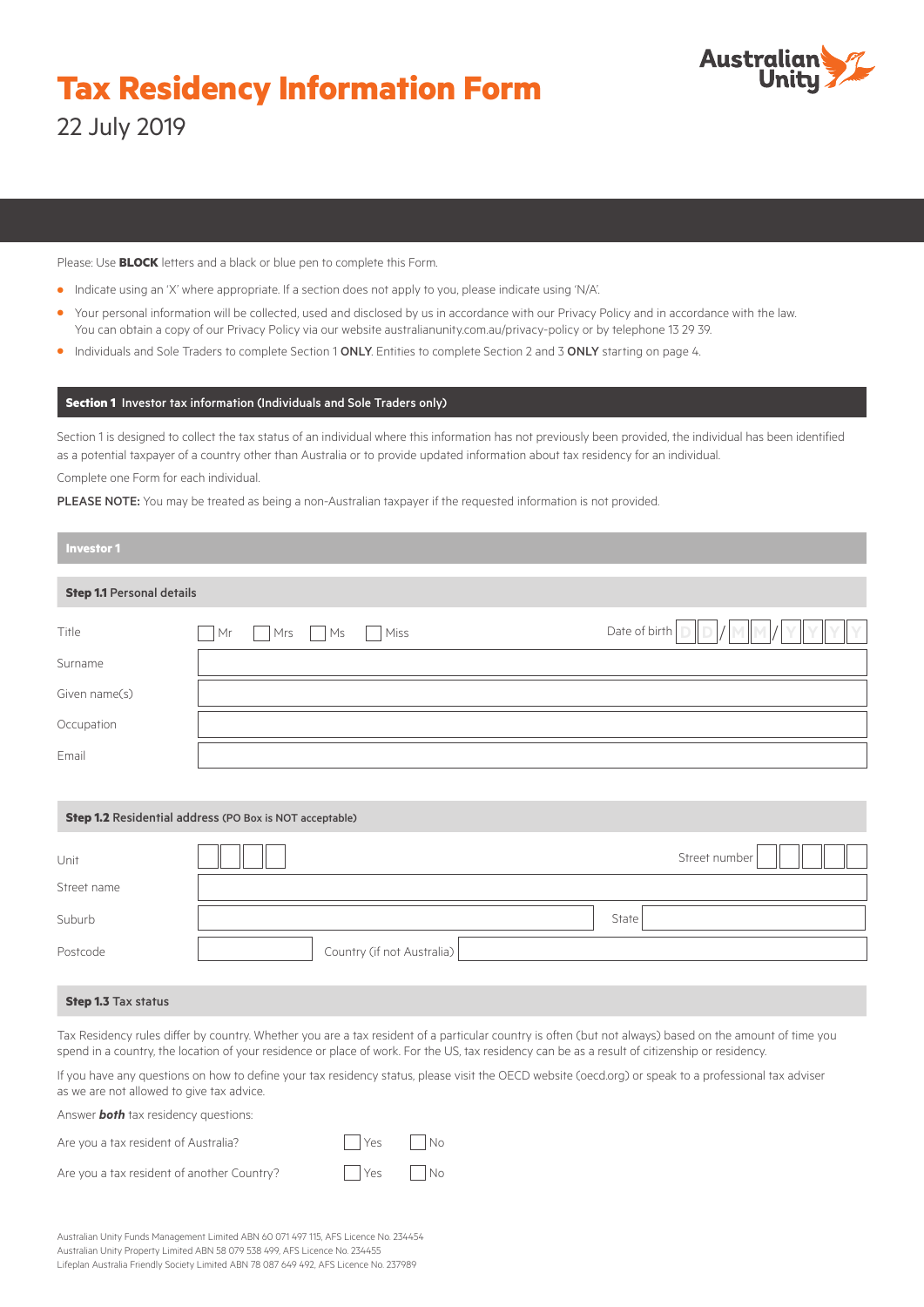If you are a tax resident of a country other than Australia, provide your Tax Identification Number (TIN) or equivalent below. If you are a tax resident of more than one country, list all relevant countries below.

| Country | TIN | If no TIN, list reason A, B, or C |
|---------|-----|-----------------------------------|
| Country | TIN | If no TIN, list reason A, B, or C |
| Country | TIN | If no TIN, list reason A, B, or C |

**Reason A** The country of tax residency does not issue TINs to tax residents

**Reason B** You have not been issued with a TIN.

Please explain why.

**Reason C** The country of tax residency does not require the TIN to be disclosed

If you are a tax resident of more countries, please cross this box  $\Box$  re-print this page and provide the additional details.

#### **Step 1.4 Declaration and signature**

By completing and signing this declaration I certify that:

- **•** The information I have provided is true and correct.
- **•** I have provided my tax residency status, including all countries which I am a tax resident and the respective TIN.
- **•** I will inform you within 30 days of any change in circumstances which affect my tax residency status.
- **•** I consent to the collection, use, storage and disclosure of my personal information in this Form. Any personal information collected for the purposes of the Foreign Account Tax Compliance Act (FATCA) and the OECD Common Reporting Standard (CRS) will be:
	- **–** Used for the purpose of meeting obligations under CRS and the Intergovernmental Agreement (IGA) between Australia and United States implementing the United States legislation known as FATCA; and
	- **–** Used for other purposes relating to verification of our identity and to review and correct discrepancies in the information provided and recorded.
- **•** I confirm that I have read Australian Unity's Privacy Policy and understand the terms and conditions surrounding the collection, use, storage and disclosure of my personal information.
- **•** (if signing under a Power of Attorney) I declare that I have not received notice of revocation of that power.

# Signature of Investor 1

Print name of Investor 1

| X                         |                                                         | Date<br>v     |
|---------------------------|---------------------------------------------------------|---------------|
| <b>Investor 2</b>         |                                                         |               |
| Step 1.5 Personal details |                                                         |               |
| Title                     | Mrs<br>Miss<br>Mr<br>Ms                                 | Date of birth |
| Surname                   |                                                         |               |
| Given name(s)             |                                                         |               |
| Occupation                |                                                         |               |
| Email                     |                                                         |               |
|                           | Step 1.6 Residential address (PO Box is NOT acceptable) |               |
| Unit                      |                                                         | Street number |
| Street name               |                                                         |               |
| Suburb                    |                                                         | State         |
| Postcode                  | Country (if not Australia)                              |               |

**2** Tax Residency Information Form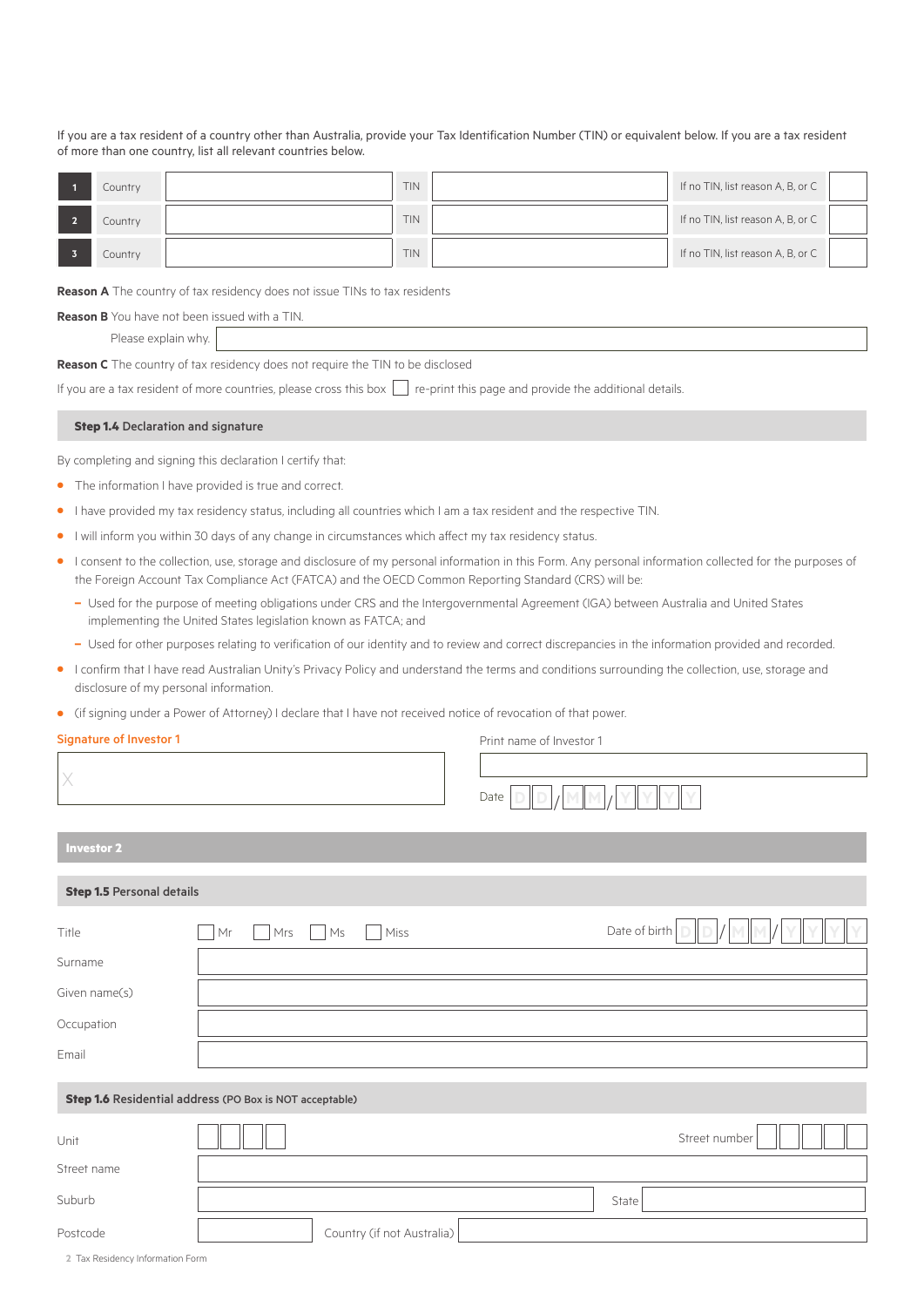## **Step 1.7** Tax status

Tax Residency rules differ by country. Whether you are a tax resident of a particular country is often (but not always) based on the amount of time you spend in a country, the location of your residence or place of work. For the US, tax residency can be as a result of citizenship or residency.

If you have any questions on how to define your tax residency status, please visit the [OECD website \(oecd.org\) o](http://www.oecd.org/)r speak to a professional tax adviser as we are not allowed to give tax advice.

Answer *both* tax residency questions:

Are you a tax resident of Australia?  $\Box$  Yes  $\Box$  No

Are you a tax resident of another Country?  $\Box$  Yes  $\Box$  No

If you are a tax resident of a country other than Australia, provide your Tax Identification Number (TIN) or equivalent below. If you are a tax resident of more than one country, list all relevant countries below.

| Country | TIN        | If no TIN, list reason A, B, or C |
|---------|------------|-----------------------------------|
| Country | <b>TIN</b> | If no TIN, list reason A, B, or C |
| Country | TIN        | If no TIN, list reason A, B, or C |

**Reason A** The country of tax residency does not issue TINs to tax residents

**Reason B** You have not been issued with a TIN.

Please explain why.

**Reason C** The country of tax residency does not require the TIN to be disclosed

If you are a tax resident of more countries, please cross this box  $\Box$  re-print this page and provide the additional details.

If there are more than two individuals, reprint Section 1 of this Form and complete on behalf of the additional individuals.

## **Step 1.8** Declaration and signature

By completing and signing this declaration I certify that:

- **•** The information I have provided is true and correct.
- **•** I have provided my tax residency status, including all countries which I am a tax resident and the respective TIN.
- **•** I will inform you within 30 days of any change in circumstances which affect my tax residency status.
- **•** I consent to the collection, use, storage and disclosure of my personal information in this Form. Any personal information collected for the purposes of the Foreign Account Tax Compliance Act (FATCA) and the OECD Common Reporting Standard (CRS) will be:
	- **–** Used for the purpose of meeting obligations under CRS and the Intergovernmental Agreement (IGA) between Australia and United States implementing the United States legislation known as FATCA; and
	- **–** Used for other purposes relating to verification of our identity and to review and correct discrepancies in the information provided and recorded.
- **•** I confirm that I have read Australian Unity's Privacy Policy and understand the terms and conditions surrounding the collection, use, storage and disclosure of my personal information.
- **•** (if signing under a Power of Attorney) I declare that I have not received notice of revocation of that power.

#### Signature of Investor 2

Print name of Investor 2

| Date |
|------|

**If you are filling this Form in as an individual investor or Sole Trader you have now completed this Form. Please see page 8 for details on how to submit the Form to Australian Unity.**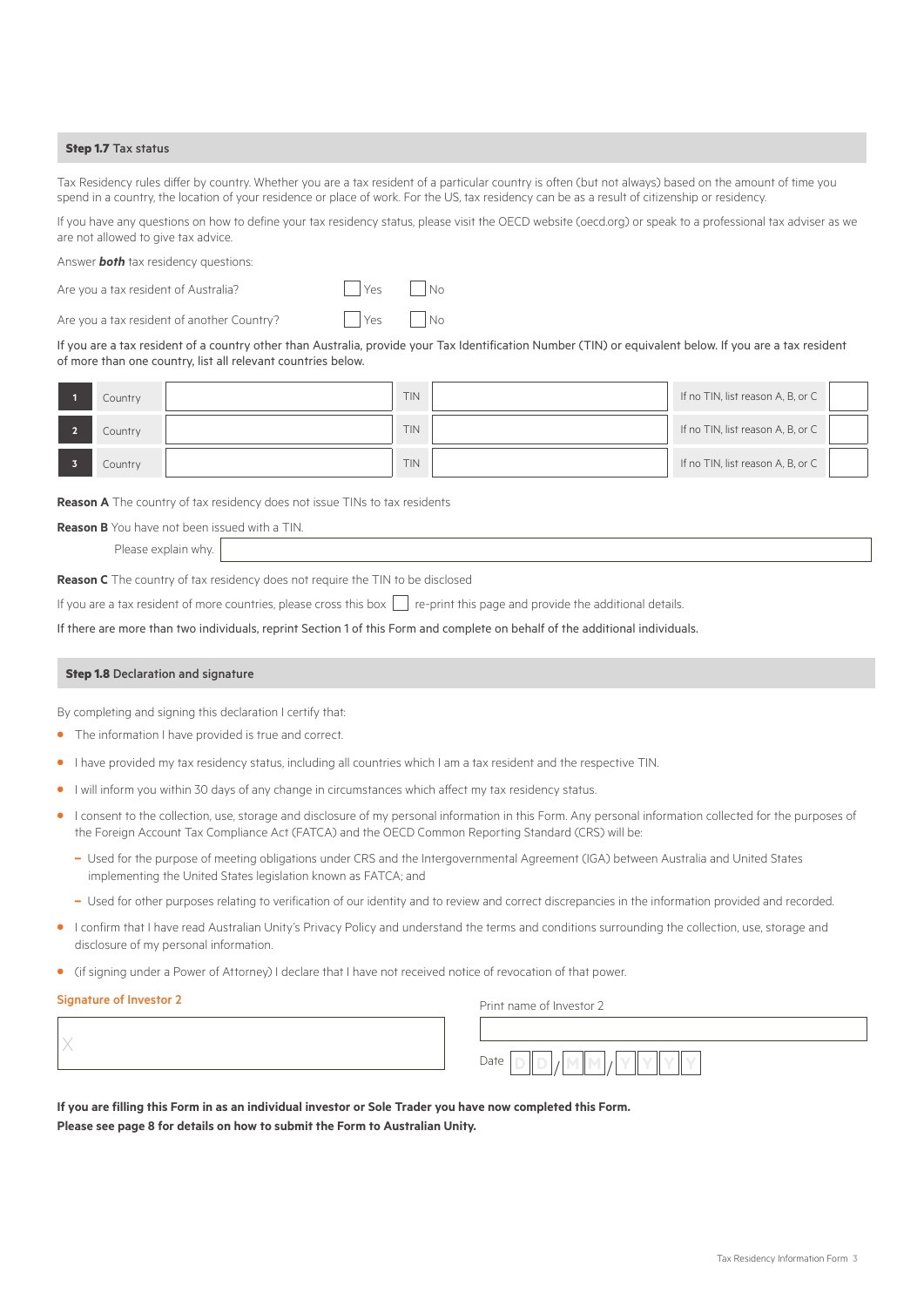# **Section 2** Entity tax information

Section 2 is for entities completing Entity tax residence declarations. An Entity can be a company, trust, partnership, association, registered co-operative or government body.

Complete one Form for each Entity. If more space is required while filling any section, please re-print that page and fill out the additional details.

Sole Traders should complete Section 1 of this Form.

## **Step 2.1** General entity information

This step requires that the Entity provides general business and contact information.

| Entity name                                                         |                                        |  |                                                                                                                                    |            |       |                                                                                                                                                 |  |
|---------------------------------------------------------------------|----------------------------------------|--|------------------------------------------------------------------------------------------------------------------------------------|------------|-------|-------------------------------------------------------------------------------------------------------------------------------------------------|--|
| Entity ABN                                                          |                                        |  |                                                                                                                                    | Entity ACN |       |                                                                                                                                                 |  |
| Entity registered office address (Cannot be a PO Box)               |                                        |  |                                                                                                                                    |            |       |                                                                                                                                                 |  |
| Unit                                                                |                                        |  |                                                                                                                                    |            |       | Street number                                                                                                                                   |  |
| Street name                                                         |                                        |  |                                                                                                                                    |            |       |                                                                                                                                                 |  |
| Suburb                                                              |                                        |  |                                                                                                                                    |            | State |                                                                                                                                                 |  |
| Postcode                                                            |                                        |  | Country (if not Australia)                                                                                                         |            |       |                                                                                                                                                 |  |
| <b>Entity postal address</b>                                        |                                        |  |                                                                                                                                    |            |       |                                                                                                                                                 |  |
| Unit                                                                |                                        |  |                                                                                                                                    |            |       | Street number                                                                                                                                   |  |
| Street name                                                         |                                        |  |                                                                                                                                    |            |       |                                                                                                                                                 |  |
| Suburb                                                              |                                        |  |                                                                                                                                    |            | State |                                                                                                                                                 |  |
| Postcode                                                            |                                        |  | Country (if not Australia)                                                                                                         |            |       |                                                                                                                                                 |  |
| <b>Entity contacts</b>                                              |                                        |  |                                                                                                                                    |            |       |                                                                                                                                                 |  |
| Phone no.                                                           |                                        |  |                                                                                                                                    | Mobile no. |       |                                                                                                                                                 |  |
| (business hours)                                                    |                                        |  |                                                                                                                                    |            |       |                                                                                                                                                 |  |
| Phone no.<br>(after hours)                                          |                                        |  |                                                                                                                                    |            |       |                                                                                                                                                 |  |
| Email                                                               |                                        |  |                                                                                                                                    |            |       |                                                                                                                                                 |  |
|                                                                     |                                        |  |                                                                                                                                    |            |       |                                                                                                                                                 |  |
| <b>Step 2.2 Tax status</b>                                          |                                        |  |                                                                                                                                    |            |       |                                                                                                                                                 |  |
| This section is required for an Entity that is required to confirm: |                                        |  |                                                                                                                                    |            |       |                                                                                                                                                 |  |
|                                                                     |                                        |  | • Its FATCA status (FATCA = Foreign Account Tax Compliance Act)                                                                    |            |       |                                                                                                                                                 |  |
| • Its CRS status (CRS = Common Reporting Standard), or              |                                        |  |                                                                                                                                    |            |       |                                                                                                                                                 |  |
|                                                                     |                                        |  | • Whether it or any of its controlling persons are foreign tax residents                                                           |            |       |                                                                                                                                                 |  |
|                                                                     |                                        |  |                                                                                                                                    |            |       |                                                                                                                                                 |  |
|                                                                     |                                        |  |                                                                                                                                    |            |       | Tick one of the Tax Status boxes below (if the Company or Trust is a Financial Institution, please provide all the requested information below) |  |
|                                                                     | declaration and signature).            |  |                                                                                                                                    |            |       | An Australian regulated Superannuation Fund including a complying SMSF retirement or pension fund. Please proceed to Step 2.5 (Entity           |  |
|                                                                     | institution for FATCA / CRS purposes)  |  |                                                                                                                                    |            |       | A Financial Institution (A custodial or depository institution, an investment entity, a specified insurance company or non-reporting financial  |  |
|                                                                     |                                        |  | Provide the Entity's Global Intermediary Identification Number (GIIN), if applicable                                               |            |       |                                                                                                                                                 |  |
|                                                                     |                                        |  | If the Entity is a Financial Institution but does not have a GIIN, provide its FATCA Status (select ONE of the following statuses) |            |       |                                                                                                                                                 |  |
|                                                                     | Deemed Compliant Financial Institution |  |                                                                                                                                    |            |       |                                                                                                                                                 |  |
|                                                                     | <b>Excepted Financial Institution</b>  |  |                                                                                                                                    |            |       |                                                                                                                                                 |  |
|                                                                     | Exempt Beneficial Owner                |  |                                                                                                                                    |            |       |                                                                                                                                                 |  |

Non Reporting IGA Financial Institution.

(If the Entity is a Trustee-Documented Trust, provide the Trustee's GIIN)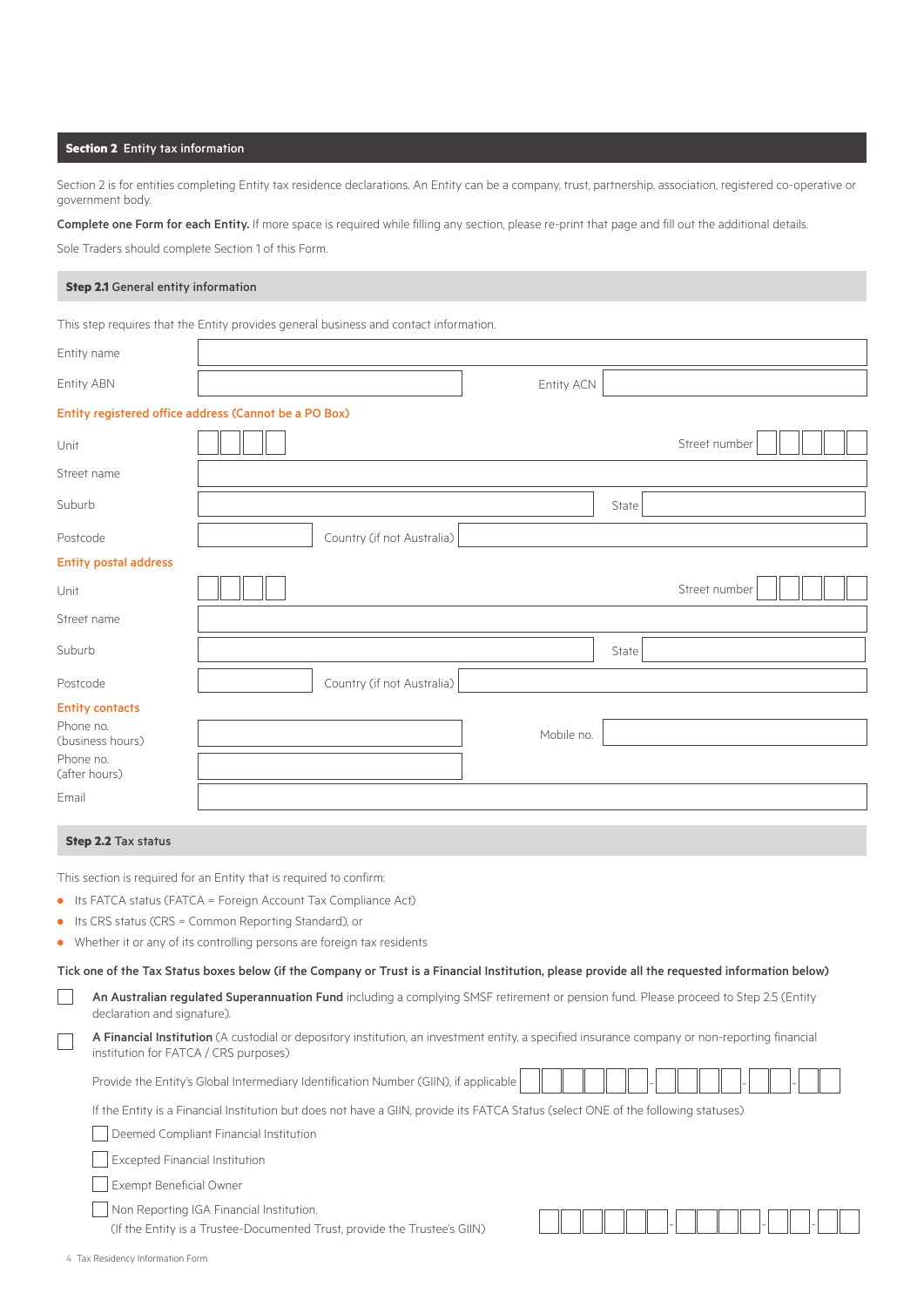|            | Non-Participating Financial Institution                                                                                                  |                                                                                                                                                                                                                                                                 |                                                                                                                                                                                                                                                                                                                              |
|------------|------------------------------------------------------------------------------------------------------------------------------------------|-----------------------------------------------------------------------------------------------------------------------------------------------------------------------------------------------------------------------------------------------------------------|------------------------------------------------------------------------------------------------------------------------------------------------------------------------------------------------------------------------------------------------------------------------------------------------------------------------------|
|            | US Financial Institution                                                                                                                 |                                                                                                                                                                                                                                                                 |                                                                                                                                                                                                                                                                                                                              |
|            | Other (describe the FATCA status in the box provided)                                                                                    |                                                                                                                                                                                                                                                                 |                                                                                                                                                                                                                                                                                                                              |
|            |                                                                                                                                          | PLEASE ANSWER THE QUESTION BELOW FOR ALL FINANCIAL INSTITUTIONS                                                                                                                                                                                                 |                                                                                                                                                                                                                                                                                                                              |
|            |                                                                                                                                          |                                                                                                                                                                                                                                                                 | Is the Financial Institution an Investment Entity located in a Non-Participating CRS Jurisdiction and managed by another Financial Institution?                                                                                                                                                                              |
|            | No<br>Yes                                                                                                                                |                                                                                                                                                                                                                                                                 |                                                                                                                                                                                                                                                                                                                              |
|            |                                                                                                                                          |                                                                                                                                                                                                                                                                 | If Yes, proceed to Step 2.3 (Foreign Controlling Persons). If No, please please proceed to Step 2.5 (Entity declaration and signature).                                                                                                                                                                                      |
|            | CRS Participating Jurisdictions are on the OECD website at oecd.org.                                                                     |                                                                                                                                                                                                                                                                 |                                                                                                                                                                                                                                                                                                                              |
|            |                                                                                                                                          | Public Listed Company, Majority Owned Subsidiary of a Public Listed Company that are not Financial Institutions                                                                                                                                                 | Please provide the name of the market or stock exchange where your company is listed and your company's unique exchange code.                                                                                                                                                                                                |
|            |                                                                                                                                          |                                                                                                                                                                                                                                                                 |                                                                                                                                                                                                                                                                                                                              |
|            | Please proceed to Step 2.5 (Entity declaration and signature).                                                                           |                                                                                                                                                                                                                                                                 |                                                                                                                                                                                                                                                                                                                              |
|            |                                                                                                                                          | income. An NFE/NFFE is passive if it does not fit the description of an active entity.                                                                                                                                                                          | Non-Financial Entity (NFE)/Non-financial Foreign Entity (NFFE) An Entity is an active NFE or NFFE if, during the previous reporting period,<br>less than 50% of their gross income was passive income (e.g. dividends, interests and royalties) and less than 50% of assets held produced passive                            |
|            | NFE/NFFE includes the following entity types:<br>$\bullet$<br>Public unlisted company that is NOT a financial institution<br>٠<br>٠<br>٠ | Private or proprietary company that is NOT a financial institution<br>Partnership, Trust, Co-operative, Association or club, that is NOT a financial Institution<br>Registered or non-registered charitable organisations, that is NOT a financial Institution. |                                                                                                                                                                                                                                                                                                                              |
|            |                                                                                                                                          | An Active NFE/NFFE Please proceed to Step 2.4 (Country of Tax Residency).                                                                                                                                                                                       |                                                                                                                                                                                                                                                                                                                              |
|            |                                                                                                                                          | A Passive NFE/NFFE Please proceed to Step 2.3 (Foreign Controlling Persons).                                                                                                                                                                                    |                                                                                                                                                                                                                                                                                                                              |
|            | (Entity declaration and signature).                                                                                                      |                                                                                                                                                                                                                                                                 | Governmental entity, international organisation, central bank, Australian Registered Charity or Deceased Estate. Please proceed to Step 2.5                                                                                                                                                                                  |
|            | <b>Step 2.3 Foreign Controlling Persons (Individuals)</b>                                                                                |                                                                                                                                                                                                                                                                 |                                                                                                                                                                                                                                                                                                                              |
|            |                                                                                                                                          | Are any of the Entity's Controlling Persons* tax residents of countries other than Australia?   Yes                                                                                                                                                             | No                                                                                                                                                                                                                                                                                                                           |
|            |                                                                                                                                          |                                                                                                                                                                                                                                                                 | If Yes, provide the details of these individuals below and complete Section 3 Controlling Persons Tax Information of this Form for each controlling person.                                                                                                                                                                  |
|            |                                                                                                                                          |                                                                                                                                                                                                                                                                 | * A Controlling Person is an individual who directly or indirectly exercises control over the Entity. For a company, this includes any beneficial owners                                                                                                                                                                     |
|            |                                                                                                                                          |                                                                                                                                                                                                                                                                 | controlling 25% of the shares in the company. For a Trust this includes Trustees, Settlors or Beneficiaries. For a partnership this includes any partners.                                                                                                                                                                   |
|            | managing official.                                                                                                                       |                                                                                                                                                                                                                                                                 | Where there are no natural persons that control the Entity through ownership, the controlling person(s) may be a natural person(s) who could be a senior                                                                                                                                                                     |
|            |                                                                                                                                          |                                                                                                                                                                                                                                                                 | Tax Residency rules differ by country. Whether an individual is tax resident of a particular country is often (but not always) based on the amount of time a<br>person spends in a country, the location of a person's residence or place of work. For the US, tax residency can be as a result of citizenship or residency. |
|            | are not allowed to give tax advice.                                                                                                      |                                                                                                                                                                                                                                                                 | If you have any questions on how to define your tax residency status, please visit the OECD website (oecd.org) or speak to a professional tax adviser as we                                                                                                                                                                  |
| Given name |                                                                                                                                          | Surname                                                                                                                                                                                                                                                         | Role (such as Senior Managing Official)                                                                                                                                                                                                                                                                                      |
|            |                                                                                                                                          |                                                                                                                                                                                                                                                                 |                                                                                                                                                                                                                                                                                                                              |
|            |                                                                                                                                          |                                                                                                                                                                                                                                                                 |                                                                                                                                                                                                                                                                                                                              |
|            |                                                                                                                                          |                                                                                                                                                                                                                                                                 |                                                                                                                                                                                                                                                                                                                              |
|            |                                                                                                                                          |                                                                                                                                                                                                                                                                 |                                                                                                                                                                                                                                                                                                                              |

If there are more than three individuals, please tick this box  $\Box$  re-print this page and complete this table on behalf of the additional individuals.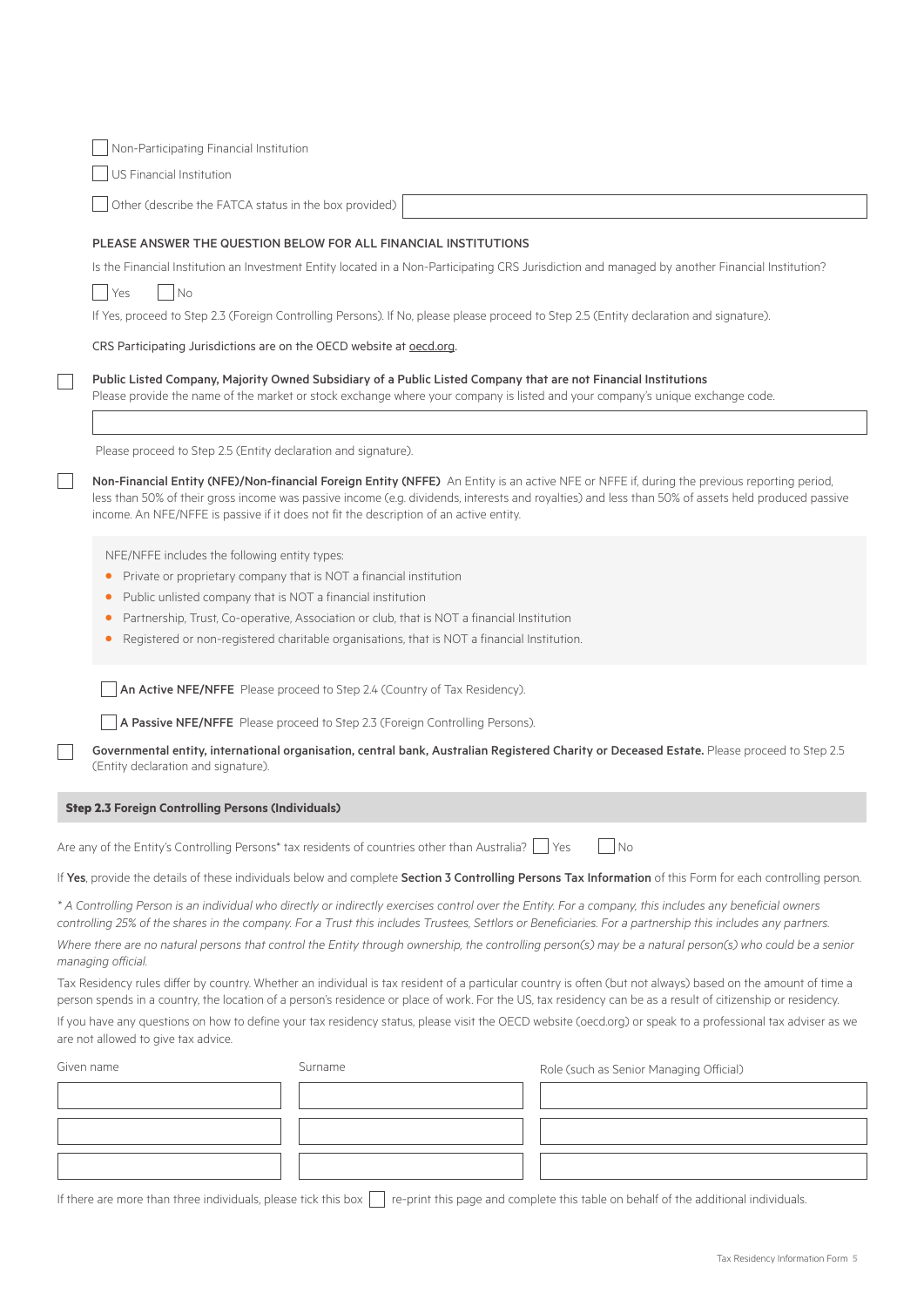## **Step 2.4 Country of Tax Residency**

Tax Residency rules differ by country. Whether you are a tax resident of a particular country is often (but not always) based on the amount of time you spend in a country, the location of your residence or place of work. For the US, tax residency can be as a result of citizenship or residency.

If you have questions on how to define your tax residency status, please visit the OECD website (oecd.org) or speak to a professional tax adviser as we are not allowed to give tax advice.

| Answer <b>both</b> tax residency questions. |                     |  |
|---------------------------------------------|---------------------|--|
| Is the Entity a tax resident of Australia?  | $\Box$ Yes $\Box$ N |  |

Is the Entity a tax resident in a country other than Australia?

| YΑς | - INO |
|-----|-------|
| Yes | No    |

# If the Entity is a tax resident of a country other than Australia, you must provide the Entity's country of tax residence and Tax Identification Number (TIN) or equivalent below. If the Entity is a tax resident of more than one other country, list all relevant countries below.

*A TIN is the number assigned by each country for the purposes of administering tax laws. This is the equivalent of a Tax File Number in Australia. If a TIN is not provided, list one of the three reasons specified (A, B or C) for not providing a TIN.*

| Country | <b>TIN</b> | If no TIN, list reason A, B, or C |  |
|---------|------------|-----------------------------------|--|
| Country | TIN        | If no TIN, list reason A, B, or C |  |
| Country | <b>TIN</b> | If no TIN, list reason A, B, or C |  |

**Reason A** The country of tax residency does not issue TINs to tax residents

| thave not been issued with a TIN.<br><b>Reason B YOU</b> |  |  |  |  |
|----------------------------------------------------------|--|--|--|--|
| WDV.                                                     |  |  |  |  |

**Reason C** The country of tax residency does not require the TIN to be disclosed

If you are a tax resident of more countries, please cross this box  $\Box$  re-print this page and provide the additional details.

## **Step 2.5** Entity declaration and signature

This is to be completed by an authorised representative of the Entity, such as a Director or Trustee.

By completing and signing this declaration I certify that:

- **•** The information that I have provided is true and correct.
- **•** I have provided the Entity's country tax residency status, including all countries which it is a tax resident and the respective TIN.
- **•** I will inform you within 30 days of any change in circumstances which affect the Entity's country tax residency status.
- **•** I consent to the collection, use, storage and disclosure of our personal information in this Form. Any personal information collected for the purposes of the Foreign Account Tax Compliance Act (FATCA) and the OECD Common Reporting Standard (CRS) will be:
	- **–** Used for the purpose of meeting obligations under CRS and the Intergovernmental Agreement (IGA) between Australia and United States implementing the United States legislation known as FATCA; and
	- **–** Used for other purposes relating to verification of our identity and to review and correct discrepancies in the information provided and recorded.
- **•** I confirm that I have read Australian Unity's Privacy Policy and understand the terms and conditions surrounding the collection, use, storage and disclosure of our personal information.
- **•** (if signing under a Power of Attorney) I declare that I have not received notice of revocation of that power.

#### **Signature**

Capacity (Company Director, Trustee, etc.).



|  |  |  | 6 Tax Residency Information Form |  |
|--|--|--|----------------------------------|--|
|--|--|--|----------------------------------|--|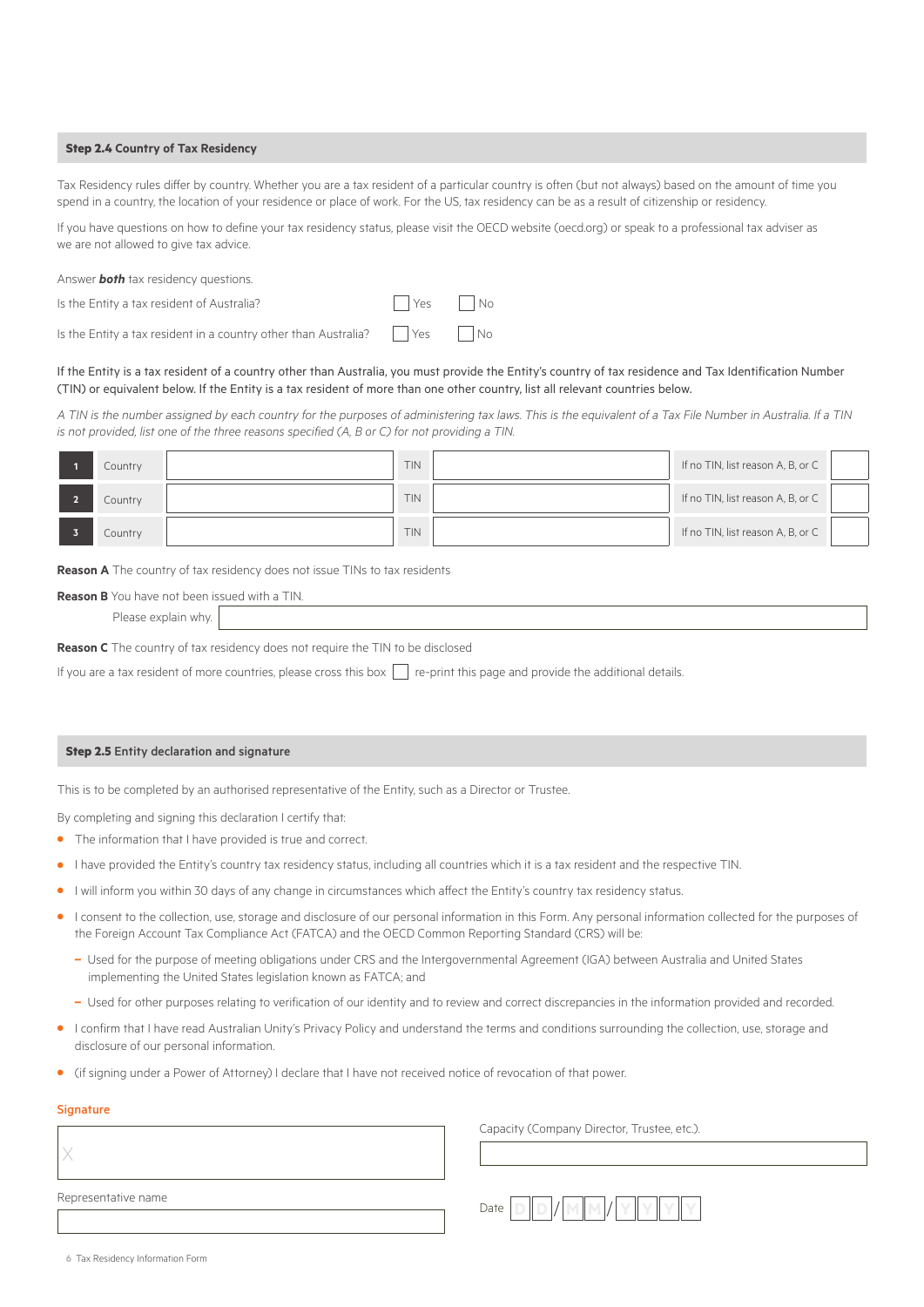## **Section 3** Controlling Persons Tax Information

This section is designed to collect the tax status of an individual where this information has not previously been provided, or the individual has been identified as a potential taxpayer of a country other than Australia or to provide updated information about your tax residency.

## Please complete for each Controlling Persons

PLEASE NOTE: You may be treated as being a non-Australian taxpayer if the requested information is not provided.

| <b>Step 3.1 Personal Details</b> |                                                           |                                                                                                                       |
|----------------------------------|-----------------------------------------------------------|-----------------------------------------------------------------------------------------------------------------------|
| Title                            | Mrs Ms<br>Miss<br>Mr<br>$\mathbf{I}$                      | Date of birth $\vert D \vert \vert D \vert / \vert M \vert \vert M \vert / \vert Y \vert \vert Y \vert \vert Y \vert$ |
| Surname                          |                                                           |                                                                                                                       |
| Given name(s)                    |                                                           |                                                                                                                       |
| Occupation                       |                                                           |                                                                                                                       |
| Email                            |                                                           |                                                                                                                       |
|                                  |                                                           |                                                                                                                       |
|                                  | Step 3.2 Residential address (P.O. Box is not acceptable) |                                                                                                                       |
|                                  |                                                           |                                                                                                                       |

| Unit        |                            |       | Street number |
|-------------|----------------------------|-------|---------------|
| Street name |                            |       |               |
| Suburb      |                            | State |               |
| Postcode    | Country (if not Australia) |       |               |

# **Step 3.3** Tax status

Tax Residency rules differ by country. Whether you are a tax resident of a particular country is often (but not always) based on the amount of time you spend in a country, the location of your residence or place of work. For the US, tax residency can be as a result of citizenship or residency.

If you have any questions on how to define your tax residency status, please visit the OECD website (oecd.org) or speak to a professional tax adviser as we are not allowed to give tax advice.

| Answer <b>both</b> tax residency questions: |                      |  |
|---------------------------------------------|----------------------|--|
| Are you a tax resident of Australia?        | $\Box$ Yes $\Box$ No |  |
| Are you a tax resident of another Country?  | $Yes$ No             |  |

## If you are a tax resident of a country other than Australia, provide your Tax Identification Number (TIN) or equivalent below. If you are a tax resident of more than one country, list all relevant countries below.

A TIN is the number assigned by each country for the purposes of administering tax laws. This is the equivalent of a Tax File Number in Australia. If a TIN is not provided, list one of the three reasons specified (A, B or C) for not providing a TIN.

| Country | TIN | If no TIN, list reason A, B, or C |  |
|---------|-----|-----------------------------------|--|
| Country | TIN | If no TIN, list reason A, B, or C |  |
| Country | TIN | If no TIN, list reason A, B, or C |  |

**Reason A** The country of tax residency does not issue TINs to tax residents

**Reason B** You have not been issued with a TIN.

Please explain why.

**Reason C** The country of tax residency does not require the TIN to be disclosed

If you are a tax resident of more countries, please cross this box  $\Box$  re-print this page and provide the additional details.